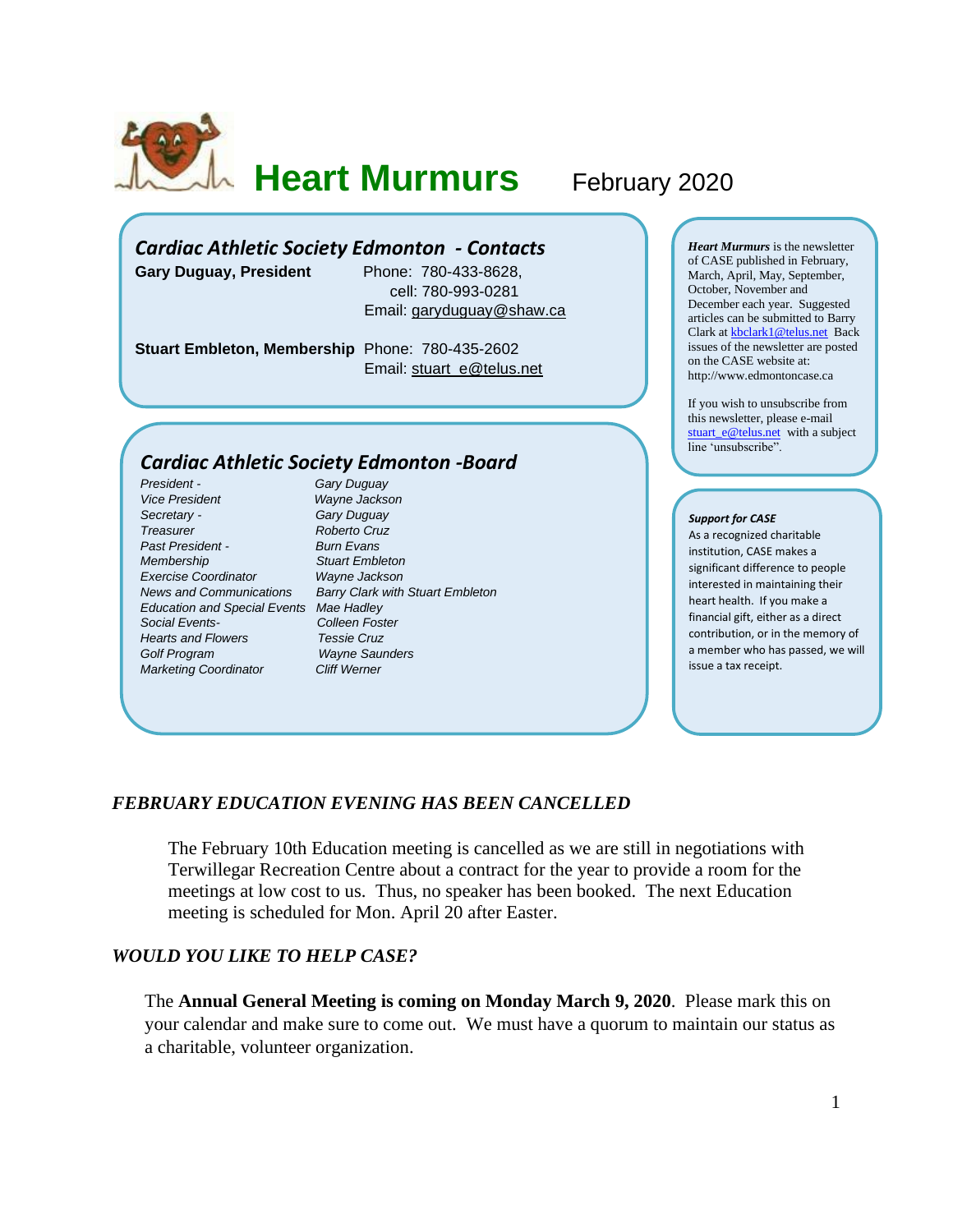## *THE TIME HAS PAST…*

The 2020 fees were payable before December 31, 2019. Stuart Embleton is still collecting the 2020 fees and issuing the new membership cards. These cards are needed to obtain the City's discounted rates on the use of the Terwillegar Family Recreation Centre and participation in the CASE exercise and volleyball programs.

## *CARDIOOGY TRENDS TO BE WATCHED*

The Harvard Heart Letter has selected five promising new developments in cardiovascular research that you may be hearing more about in the coming years.

**1. Digital stethoscopes:** First developed more than 200 years ago, the instrument doctors use to listen to the heart and lungs has undergone some high-tech improvements in recent years. The latest digital stethoscopes feature specialized microphones and sensors that filter, buffer, and amplify sounds from the heart. The sounds are then converted to a digital signal and sent wirelessly to a smartphone, where the patterns can be visualized and further analyzed. Some models are so sensitive they can detect turbulent blood flow in the arteries of the heart, possibly enabling doctors to detect coronary artery disease. Studies assessing that potential use are currently under way.

**2. Finding safer anti-clotting medications:** A chip the size of a postage stamp may help researchers quickly screen new anti-clotting medications. The "lab-on-a-chip" contains an array of miniature channels, valves, processors, and pumps that enable precise manipulation of different fluids. The chip was specially designed to reveal how specific compounds interact with blood and platelets (the components in blood that clump together to form clots). The chip, which can screen hundreds of compounds in just a few hours, was developed by Australian scientists, who hope to identify better and safer anticlotting treatments.

**3. New ways to lower cholesterol:** For people with stubbornly high LDL (bad) cholesterol, an experimental drug called *Inclisiran* may cut LDL by about half. Like two other injectable cholesterol drugs, alirocumab (Praluent) and evolocumab (Repatha), the new drug targets a protein called PCSK9 that regulates LDL. But inclisiran blocks the expression of PCSK9 in the liver, whereas the other drugs block the protein after it's been made. Inclisiran requires just two injections a year where the other drugs require selfinjections at least once a month. Large studies to evaluate inclisiran's safety and ability to lower heart-related complications are currently under way.

Another new drug, bempedoic acid, also reduces LDL and is currently under evaluation. Taken in pill form, it can lower LDL by about 25% in people who can't tolerate high doses of statins. Unlike statins, bempedoic acid is not converted into its active form in muscle tissue, which means it may not have muscle-related side effects.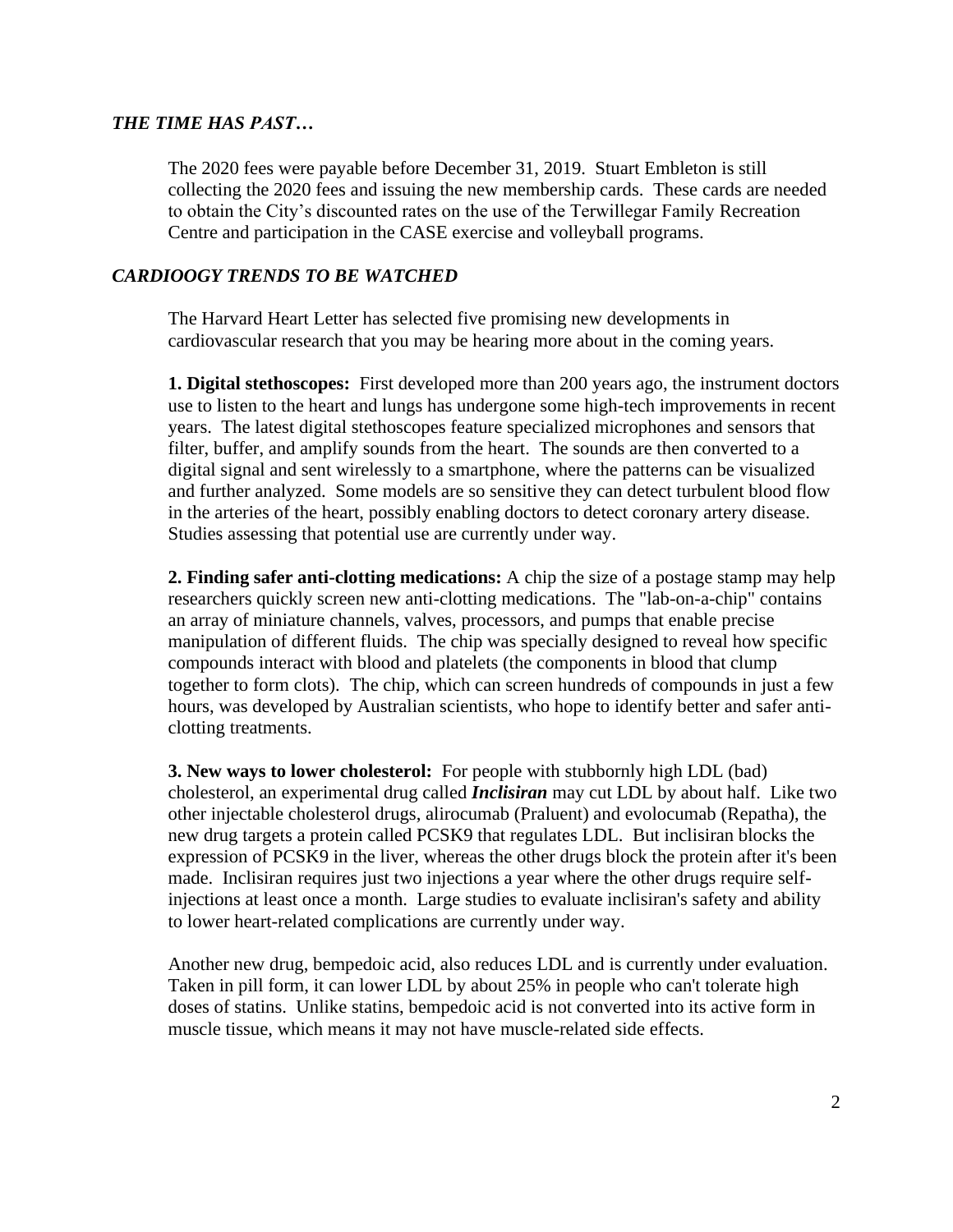**4. Cuffless blood pressure monitor:** Last summer, the FDA approved the first blood pressure monitor that doesn't require an inflatable cuff squeezing the upper arm. Instead, the Biobeat device relies on a small skin patch that can measure light absorbed or reflected by blood vessels, a technique called photoplethysmography. Paired with a special smartwatch, the device continuously measures a person's heart rate and oxygen level in addition to blood pressure. The patch is placed on the upper torso and lasts for 10 days, providing real-time, wireless monitoring of these three vital signs. Hospitals, clinics, and long-term care facilities are the main target audience, but the Israel-based manufacturer suggests a consumer version may be available in the future.

**5. Handheld ultrasound:** Cardiologists have long relied on echocardiography (heart ultrasound) to diagnose cardiac conditions. Increasingly, doctors are using miniaturized ultrasound devices that can be used at a patient's bedside to quickly visualize the heart. Designed to fit into a doctor's lab coat pocket, the device plugs into a smartphone or tablet, providing images that can detect problems with the aorta (the heart's largest vessel) or the heart valves and also determine the severity of heart failure. Other potential uses include checking the health of the arteries in the neck, abdomen, and legs. The handheld devices won't replace high-end standard echocardiograms, some of which provide three-dimensional images. But because the handheld devices are portable, they hold the promise for faster diagnosis and treatment of common heart problems.

Source: *[Harvard Heart Letter](https://www.health.harvard.edu/newsletters/harvard_heart_letter/2020/january)* Published: January, 2020

# *NEW INSIGHTS ABOUT INFLAMMATION*



Recent research has reignited interest in inflammation, a major player in heart disease. A buildup of cholesterolrich plaque inside arteries, known as atherosclerosis, is the root cause of most heart attacks and strokes. Researchers have long recognized that **chronic inflammation** sparks this artery-damaging process.

Inflammation refers to the immune system's response to an injury or infection. For example, if you sprain your

ankle or scrape your knee, your immune system unleashes an army of white blood cells to engulf and protect the area, causing visible redness and swelling. Infections such as the flu or pneumonia trigger a similar response to eliminate the harmful pathogens.

Chronic inflammation often begins with a similar cellular response but morphs into a lingering state that persists far longer. Toxins such as cigarette smoke or an excess of fat cells (especially around the belly area) can also trigger inflammation. So can the fatty plaque inside arteries, which causes inflammatory cells to cover and wall off the plaque from the flowing blood. But the plaque may rupture, mingle with blood, and form a clot. These clots are responsible for the majority of heart attacks and most strokes.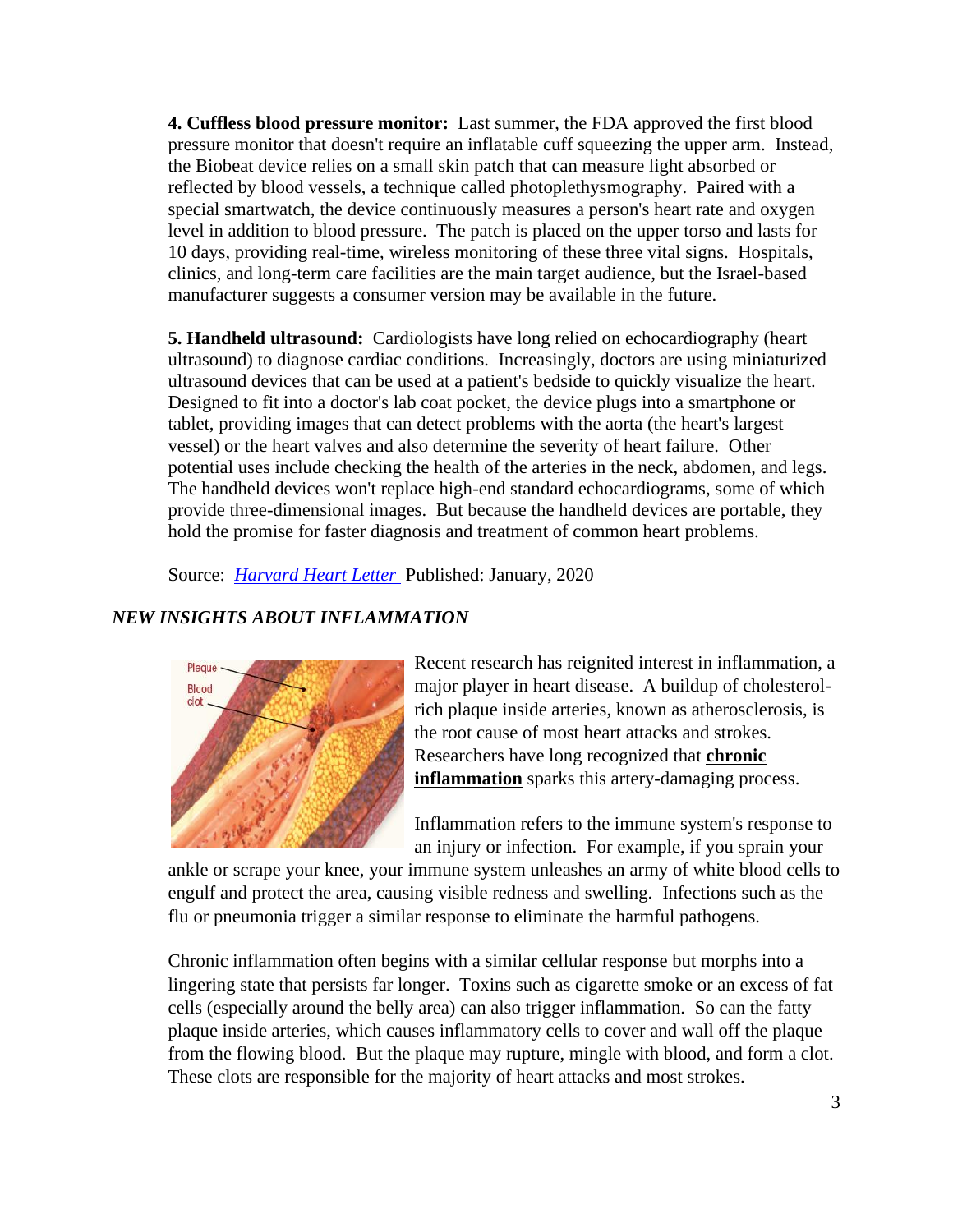Addressing inflammation is vital. Even when people take steps to lower their risks for heart disease, such as reducing their cholesterol and blood pressure, they may still face life-threatening cardiovascular events.

"Even if you're on a statin and your LDL cholesterol is quite low, you're not home free. You may still have inflammatory risk," says Dr. Paul Ridker, director of the Center for Cardiovascular Disease Prevention at Harvard-affiliated Brigham and Women's Hospital. A blood test that detects C-reactive protein (CRP), a by-product of inflammation, is just as good at predicting heart disease as an LDL measurement, he says.

## **The hsCRP test**

Results from the test, known as a high-sensitivity CRP (hsCRP) test, are categorized into three levels: below 1 milligram of CRP per liter of blood (mg/L) is considered low risk, 1 to 3 mg/L means average risk, and above 3 mg/L signals high risk. So why don't most doctors do this test routinely? One reason is that cholesterol-lowering statins (the mainstay treatment for reducing heart disease risk) also lower CRP. That's also true for recommended lifestyle approaches, such as exercising, eating a diet that includes lots of plants, controlling your weight, and avoiding tobacco. As a result, knowing your CRP level wouldn't necessarily change your doctor's advice. That's directly related to the second reason: aside from statins, there aren't any currently available drugs proven to lower CRP and related cardiovascular problems.

But two large clinical trials have helped pave the way for some possible new treatments. A 2017 study found that a drug called canakinumab (Ilaris), which targets a specific molecule involved in inflammation known as interleukin-1, cut the risk of heart attacks, strokes, and other cardiovascular events by 17% in people with heart disease who were already taking standard heart drugs. The benefits were even better among people with the biggest drops in their CRP levels. However, in Dr. Ridker's trial, the drug led to far more striking reductions, up to 70% lower, in lung cancer among the participants. As a result, the drug's maker, Novartis, has changed priorities and is now focusing exclusively on that application.

The second study, focused on people with heart disease but tested an older drug called methotrexate (Trexall), which is used to treat rheumatoid arthritis and other inflammatory types of arthritis. But methotrexate did not lower inflammatory markers, CRP levels, or cardiovascular events. Despite that somewhat disheartening result, the finding provided important clues for future drug development. Putting the two studies together, we have a road map for the future, because we now recognize the inflammation target for heart disease prevention is somewhere along the pathway from interleukin-1 to CRP.

Source: *[Harvard Heart Letter](https://www.health.harvard.edu/newsletters/harvard_heart_letter/2020/january)* Published: July 2019